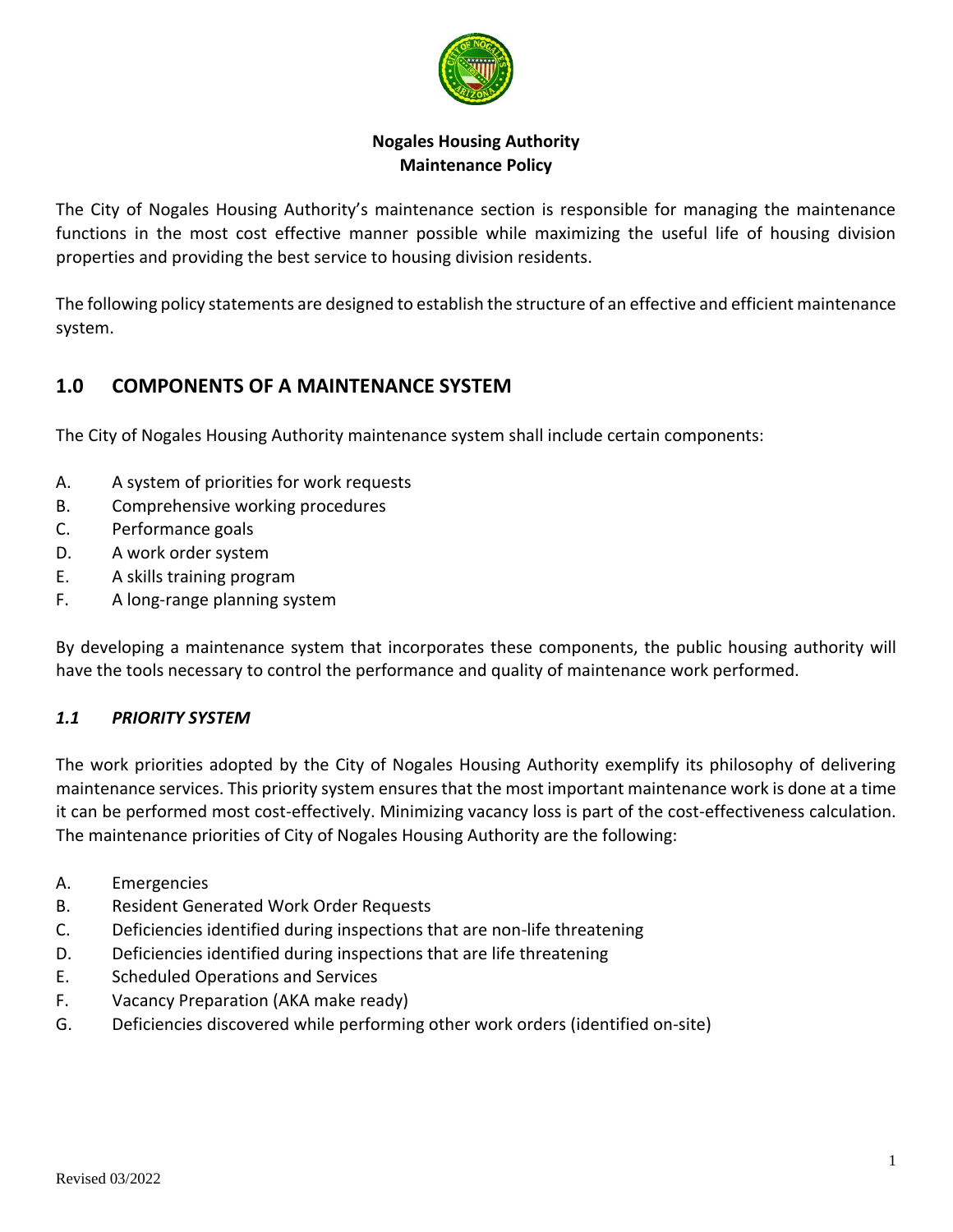

## *1.2 DEVELOP PROCEDURES*

The Maintenance Supervisor will ensure that there are sufficient clear procedures in place to allow staff to implement this maintenance policy statement. All procedures will include the following:

- A. A statement of purpose
- B. The job title(s) of the staff member(s) responsible for carrying out the activities in the procedure
- C. Any forms or application of technology needed to carry out the activities
- D. The frequency of any specified activities

After their adoption, maintenance procedures will be reviewed and updated as needed.

## *1.3 DEVELOP PERFORMANCE STANDARDS AND GOALS*

The Maintenance Supervisor will establish measures that will allow the effectiveness of maintenance systems and activities to be evaluated. In establishing these standards, the City of Nogales Housing Authority will take into consideration certain factors:

- A. City of Nogales housing codes
- B. HUD Housing Quality Standards
- C. Public Housing Assessment System (PHAS) standards and Uniform Physical Conditions Standards (UPCS)
- E. City of Nogales job descriptions and employee skillset

Nothing in the documents listed above will prevent the City of Nogales Housing Authority from setting a standard that is higher than that contained in the document.

These standards and goals will be used to evaluate current operations and performance and to develop strategies to improve performance and meet the standards that have been set.

## *1.4 WORK ORDER SYSTEM*

The City of Nogales Housing Authority shall have a comprehensive work order system that includes all work request information: source of work, description of work, priority, cost to complete, days to complete, and hours to perform. This information is required for the Housing Department to plan for the delivery of maintenance services as well as evaluate performance. To obtain the greatest effectiveness from the work order system, all work requests and activities performed by maintenance staff must be recorded on work orders in electronic form or unless otherwise permitted, in writing.

Work orders will contain, at a minimum, the following information:

- A. Source of request (resident or internal)
- B. Priority assigned (A, B, C, D, and E)
- C. Location of work
- D. Date and time received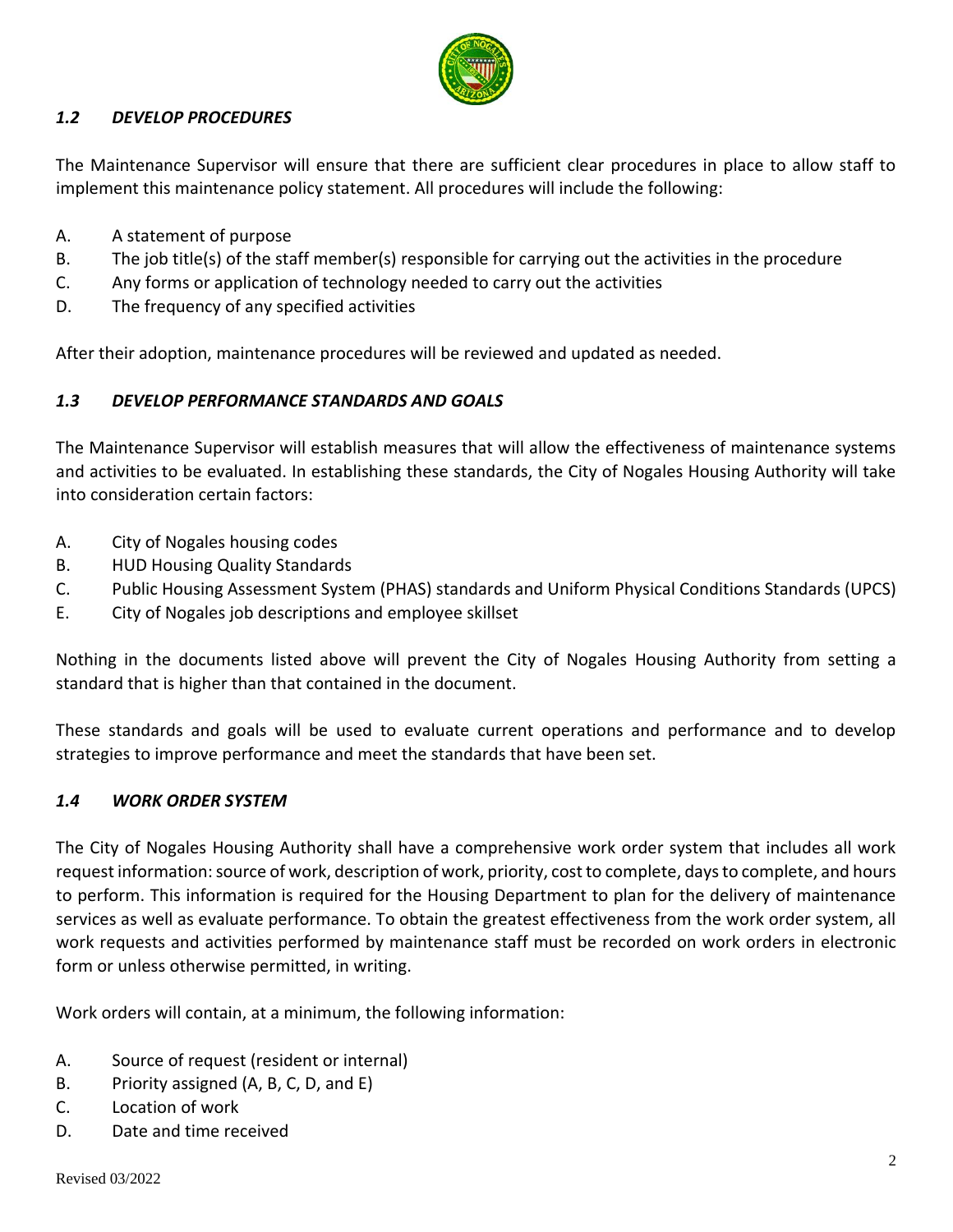

- E. Worker(s) assigned
- F. Description of work requested
- G. Description of work performed
- H. Actual time to complete
- I. Materials used to complete work
- J. Resident charge (if applicable)
- K. Resident signature (when available)
- L. Photographs (before and after)

## *1.5 TRAINING*

In order to allow its staff members to perform to the best of their abilities, the City of Nogales Housing Authority recognizes the importance of providing the staff with opportunities to refine technical and technological skills, increase and expand craft skills, and learn new procedures. Each employee must participate in at least 8 hours of training annually.

The Maintenance Supervisor in conjunction with the Executive Director is responsible for developing a training plan for each staff member and to identify the means of delivering the training.

#### *1.6 LONG-RANGE PLANNING*

The City of Nogales Housing Authority will put in place a long-range maintenance planning capability in order to ensure the most cost-effective use of Housing Division resources and the maximum useful life of Housing Division properties.

The Maintenance Supervisor will develop a property-specific long-range planning process that includes the following components:

- A. A property maintenance standard
- B. An estimate of the work required bringing the property to the maintenance standard

C. An estimate of the work required keeping the property at the maintenance standard including routine and preventive maintenance workloads, vacant unit turn-around, inspection requirements and resident ondemand work

D. An estimate of the on-going cost of operating the property at the maintenance standard

E. A market analysis of the property to determine if there are any capital improvements needed to make the property more competitive

- F. A cost estimate to provide the specified capital improvements
- G. A revised work plan and cost estimate of maintaining property at the improved standard.

By developing a work plan, City of Nogales Housing Authority will be able to anticipate its staff, equipment and material needs. It will also be possible to determine need for contracting particular services.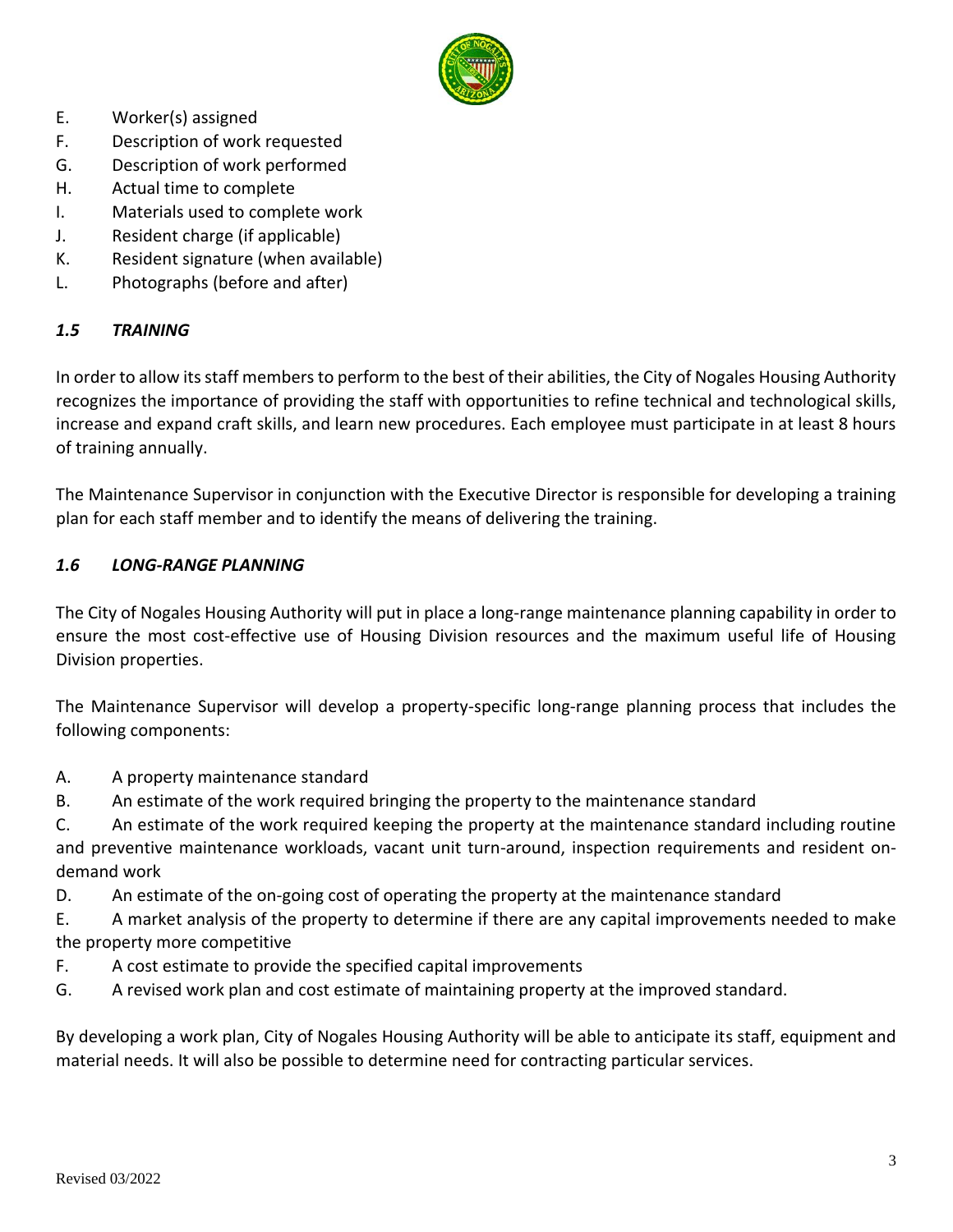

# **2.0 MAINTAINING THE PROPERTY**

All maintenance work performed at the City of Nogales Housing Authority properties can be categorized by the source of the work. Each piece of work originates from a source: An emergency, the routine maintenance schedule, the preventive maintenance schedule, a unit inspection, a unit turnover, a resident request or any means not identified in this document that may constitute action from the housing authority.

## *2.1 RESPONDING TO EMERGENCIES*

Emergencies are the highest priority source of work. It is the policy of City of Nogales Housing Authority to remedy all emergencies within 24 hours of its report and to respond to such within 30 minutes or a reasonable time to deploy resources to address the emergency. The City of Nogales Housing Authority will consider a work item to be an emergency if the following occur:

A. The deficiency that poses an immediate threat to life, health/or safety of a resident or staff or that is related to fire safety and includes:

- Unhealthy or undrinkable water supply
- Absence of potable water supply
- Gas leak
- Broken/blocked sanitary sewer line
- Absence of a working heating system when outside temperature is below 50 degrees Fahrenheit.
- Absence of a working cooling system when the outside temperature is 90 degrees Fahrenheit or above
- Any condition that jeopardizes the security of the unit
- Major plumbing leaks or flooding, waterlogged ceiling or floor in imminent danger of falling
- Hazardous electrical system.
- Inoperable or missing smoke detector
- Absence of a functioning toilet in the unit
- Exposure to toxic materials
- Non-working refrigerator
- Non-working range
- Or any situation deemed as an emergency by housing staff

B. The deficiency will cause serious damage to the property structure or systems if not repaired or mitigated within twenty-four (24) hours.

If a staff member is unsure whether a situation is an emergency, he or she will consult with the Maintenance Supervisor or Director for guidance. If a supervisor is not available, the employee will address the situation as if it were and emergency.

For emergencies that occur after regular working hours, the City of Nogales Housing Authority shall have a twenty-four (24) emergency response system in place. This response system includes the designation of a housing employee on call after hours and weekends as well as a list of qualified pre-approved contractors, open purchase orders for obtaining required supplies or equipment, and access to housing materials and supplies.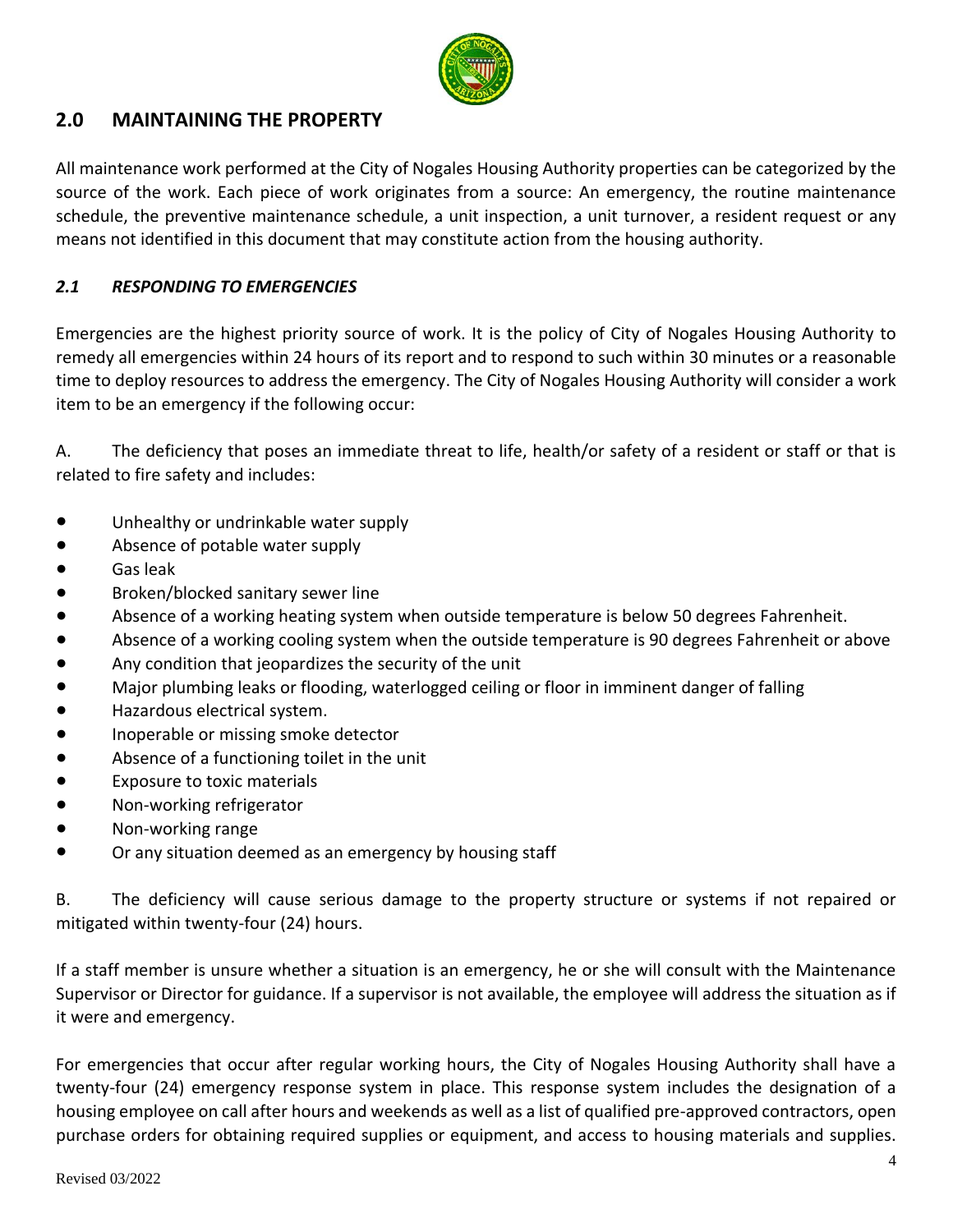

The designated employee shall prepare a work order and report on any emergency within twenty-four hours after abatement of the emergency. Currently, the Maintenance Supervisor or designee will be the person oncall starting Monday at 8:00 a.m. through Friday at 5:00 p.m. Maintenance personnel will be responsible for being on-call after 5:00 p.m. on Friday and continue until 8:00 a.m. on Monday. Holidays falling on a Monday, Friday, Saturday and Sunday may affect this schedule and the employee covering the weekend on-call duty will be required to be on-call during these holidays. In an event that a holiday be determined to fall in all other days, the Maintenance Supervisor will assume that responsibility. This schedule is subject to change and approval by the Director or designee.

## *2.2 PREPARE VACANT UNITS FOR REOCCUPANCY*

It is the policy of the City of Nogales Housing Authority to reoccupy vacant units in a period NO longer than twenty (20) calendar days. This policy allows the Housing Division to maximize the income produced by its properties and operates attractive and safe properties.

The Maintenance Supervisor is responsible for developing and implementing a system that ensures a turnaround time for vacant units does not to exceed twenty (20) calendar days. In order to do so, he or she must have a system that can perform the following tasks:

A. Unit is vacated and inspected by Housing Inspector and Maintenance Supervisor

B. Housing Inspector provides report to Maintenance Supervisor

C. Maintenance supervisor forecasts unit preparation needs based on prior years' experience and his own judgement.

B. Maintenance supervisor estimates both the number of units to be prepared and the number of hours it will take to prepare them; and

C. Control work assignments to ensure prompt completion.

D. Maintenance supervisor provides estimated time of completion (no longer than 20 days). This time has to be agreed upon with internal staff assigned for this unit in writing.

E. Maintenance supervisor is required to keep control of time frames and work closely with maintenance staff in order to stick to agree upon timeframes.

F. Maintenance Supervisor will inspect the property prior to it being deemed ready to lease. Under no circumstance shall a unit be shown and leased to a tenant without the final authorization of the Maintenance Supervisor.

G. Executive Director may delegate the above responsibilities to himself or a Maintenance Staff during the Maintenance Supervisor's absence.

The maintenance procedure for reoccupying vacant units relies on the prompt notification by management of the vacancy, fast and accurate inspection of the unit, ready availability of workers and materials, and good communication with those responsible for leasing the unit.

The Maintenance Supervisor has the ability to create special teams for vacancy turnaround or to hire contractors when that is required maintaining the Housing Divisions goals.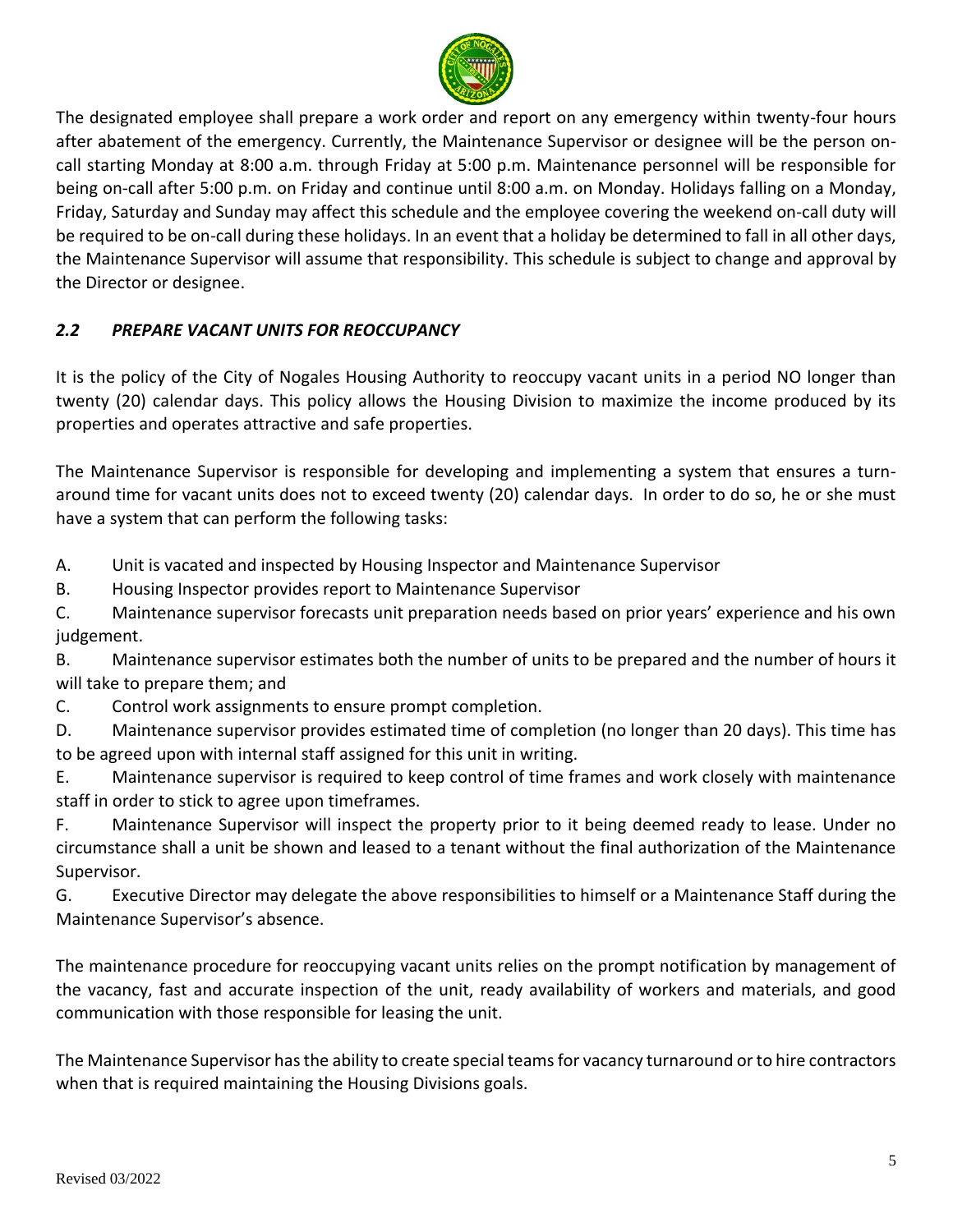

In the event that the maintenance supervisor determines that a unit needs more than twenty (20) days due to the conditions it is left in and the nature of the work required (modernization), NHA will request that such unit is removed temporarily from its inventory and be placed under a HUD allowed vacancy status (i.e. undergoing modernization or offline). Maintenance supervisor along with Director will determine the appropriate time frame for the unit to be ready and placed back in the available rental inventory. The request will be submitted to HUD by the Director.

## *2.3 PREVENTIVE MAINTENANCE PROGRAM*

Preventive maintenance is part of the planned or scheduled maintenance program of the City of Nogales Housing Authority. The purpose of the scheduled maintenance program is to allow the Housing Division to anticipate maintenance requirements and make sure the Housing Division can address them in the most costeffective manner. The preventive maintenance program focuses on the major systems that keep the properties operating. These systems include heating and air conditioning, electrical, life safety and plumbing.

## A. **General Operating Systems**

As part of City of Nogales Housing Authority's maintenance plan, we recognize that the heart of any preventive maintenance program is a schedule that calls for the regular servicing of all systems. The development of this schedule begins with the identification of each system or item that must be checked and serviced, the date it must be serviced, and the individual responsible for the work. The servicing intervals and tasks for each system must be included in the schedule. The completion of all required tasks is considered a high priority for the City of Nogales Housing Authority based on available funding.

The systems covered by the preventive maintenance program include but are not limited to:

- 1. Retention basins
- 2. Emergency lighting
- 3. Play structures
- 4. HVAC systems
- 5. Exhaust fans
- 6. Exterior lights
- 7. Fire extinguishers and other life safety systems
- 8. Smoke detectors
- 9. Mechanical equipment and vehicles
- 10. Sanitary drains
- 11. Domestic water
- 12. Parking areas

A specific schedule will be part of the maintenance plan.

#### B. **Roof Repairs/ Replacement**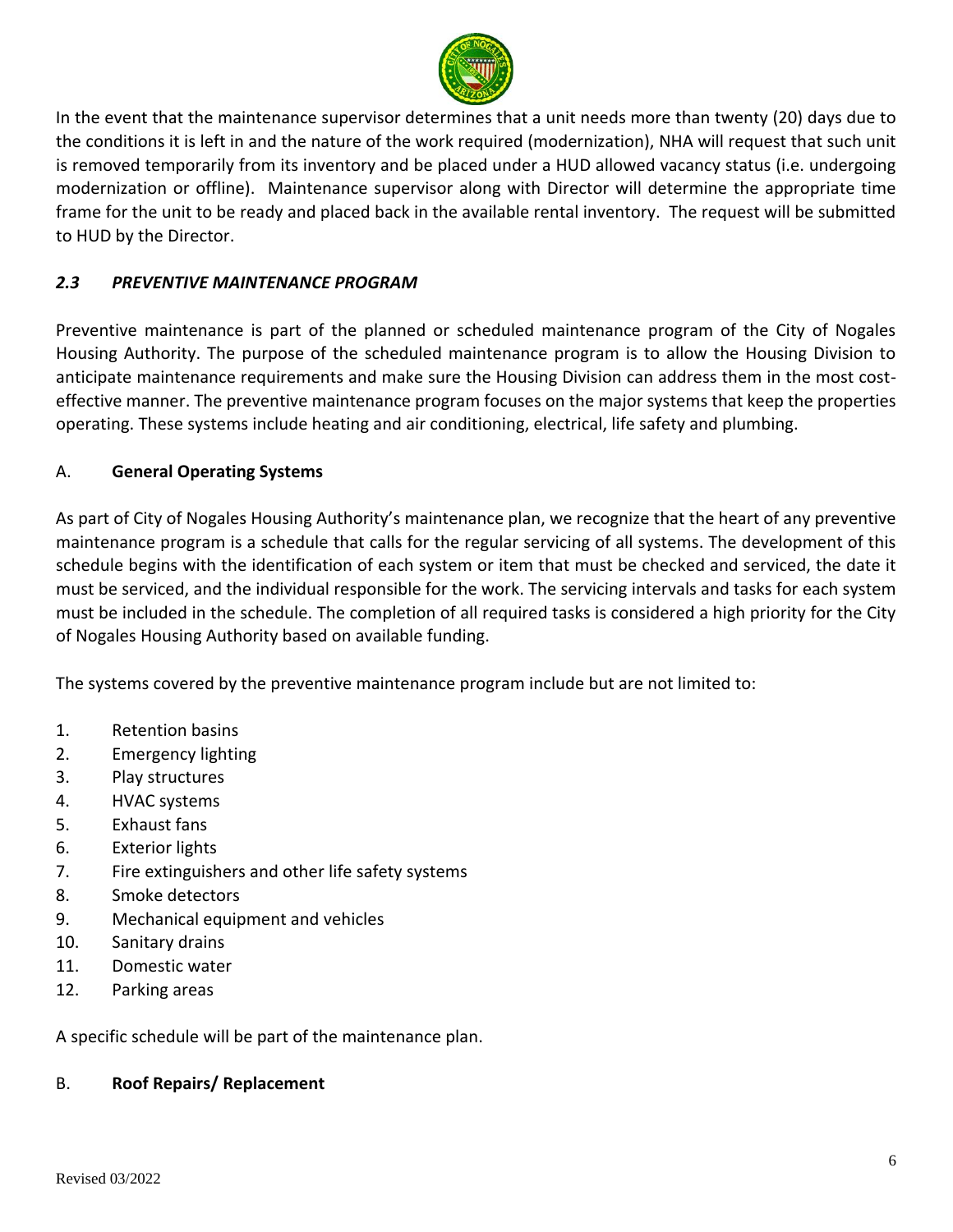

Maintenance of roofs requires regular inspections by knowledgeable personnel to ensure that there is no unauthorized access to roof surfaces and that there is good drainage and prompt discovery of any deficiencies.

The Maintenance Supervisor is responsible for the development of a roof maintenance plan. This plan will identify specific dates for roof maintenance and/or replacement for all City of Nogales Housing Authority's units. This plan shall include these features:

- 1. The type, area, and age of roof
- 2. Warranties and/or guarantees in effect
- 3. Company that installed the roof
- 4. Expected useful life of roof
- 5. History of maintenance and repair
- 6. Inspection schedule

The Housing Division maintenance staff will usually undertake only minor roof repairs. Therefore there should be a list of approved roofing contractors to take on more serious problems for roofs no longer under warranty.

## **C. Vehicle/Equipment Maintenance**

The City of Nogales Housing Authority will protect the investment it has made in vehicles and other motorized equipment by ensuring that all equipment is serviced on a regular schedule developed by the city's Fleet Services Division. The vehicles and equipment to be covered include:

- 1. Cars, trucks and vans
- 2. Tractors
- 3. Chain saws
- 4. Hedge trimmers
- 5. Leaf blowers
- 6. Weed cutters
- 7. Lawn Mowers

The city's Fleet Services Division will work with the Housing Maintenance Supervisor for the development of this plan, which shall contain components for minimal routine service as well as servicing for seasonal use. Serviceable components for each vehicle or piece of motorized equipment will be listed in the plan along with the type and frequency of service required.

The Maintenance Supervisor shall also maintain a system to ensure that any employee that operates a vehicle or piece of motorized equipment has the required license or certification as required by Risk Management.

## **D. Lead-Based Paint**

1. The City of Nogales Housing Authority is committed to controlling lead-based paint hazards in all its dwellings, especially family dwellings constructed before 1978. All City of Nogales Housing Authority properties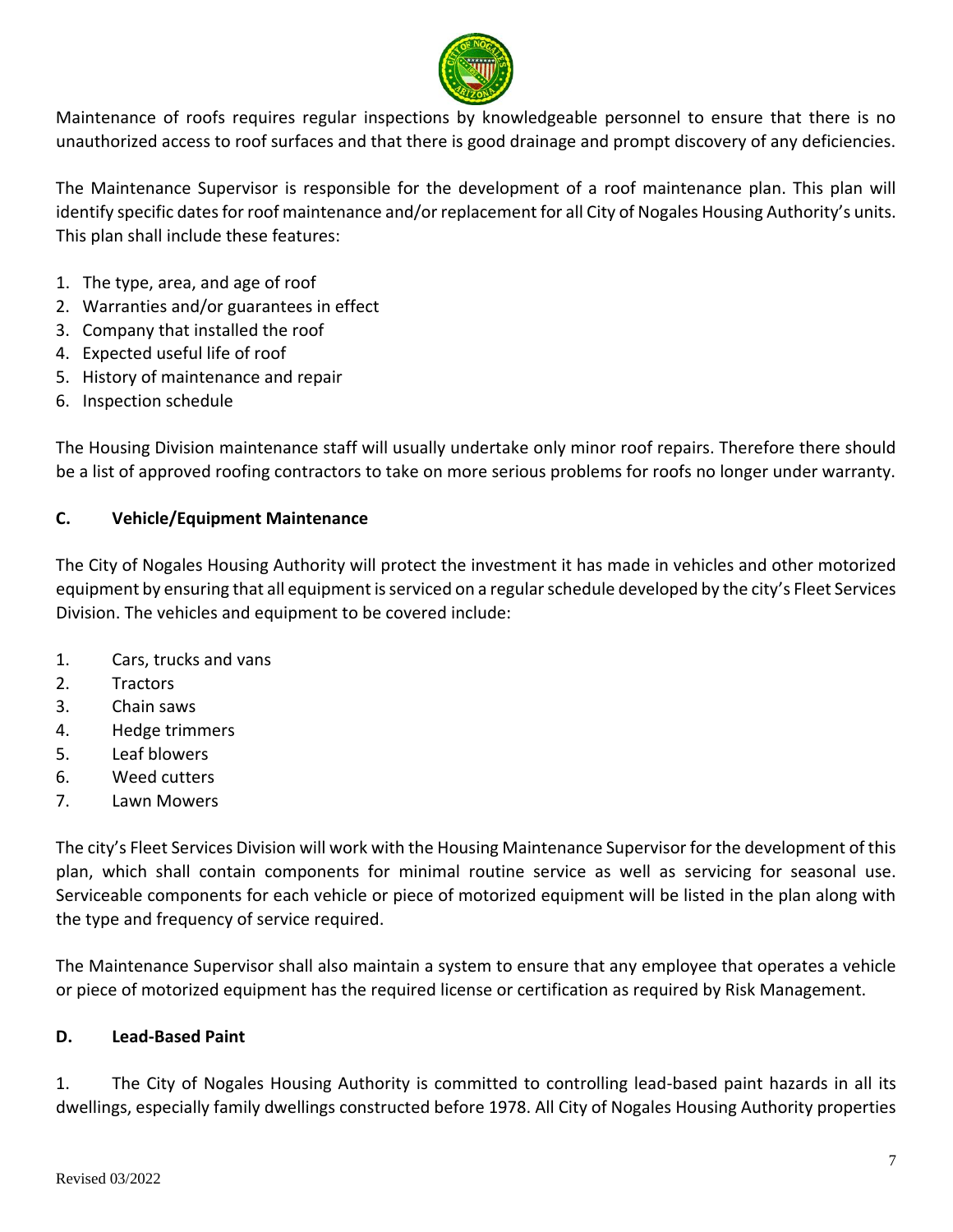

were tested in 2016 for the presence of lead with NO evidence found. All testing documentation is available at NHA's office.

#### **E. Life Safety Systems**

The City of Nogales Housing Authority shall have a comprehensive program for maintenance of life safety systems to ensure that they will be fully functional in the case of an emergency. The Maintenance Supervisor shall be responsible for the development and implementation of a schedule that includes the inspection, servicing and testing of this equipment. The equipment to be included in the plan includes the following:

- 1. Fire alarms and fire alarm systems
- 2. Fire extinguishers
- 3. Emergency lighting
- 4. Smoke detectors
- 5. Sprinkler systems

The plan will include the required testing and servicing as required by manufacturer's recommendations. It will also include a determination of the most reliable and cost effective way to perform the work including the decision to hire a contractor.

#### *2.4 INSPECTION PROGRAM*

The City of Nogales Housing Authority's goals of efficiency and cost-effectiveness are achieved through a carefully designed and rigorously implemented inspection program. This program calls for the inspection of all areas of the Housing Division's facilities -- the dwelling units, the grounds and building exteriors, and major service systems.

A. Dwelling Unit Inspections

The unit inspection system of the City of Nogales Housing Authority has two primary goals:

1. To assure that all dwelling units comply with UPCS standards set by HUD and local codes

2. To assure that the staff of the City of Nogales Housing Authority knows the condition of each unit for which it is responsible at all times

The achievement of these goals may require more than the annual HUD required inspection. The Maintenance Supervisor is responsible for developing a unit inspection program that schedules inspections at the frequency required.

For all non-emergency inspections, the resident shall be given at least 48 hour written notice of the inspection.

The maintenance staff shall endeavor to complete all inspection-generated work items within thirty (30) days of the inspection, unless there is an emergency repair (24 hours).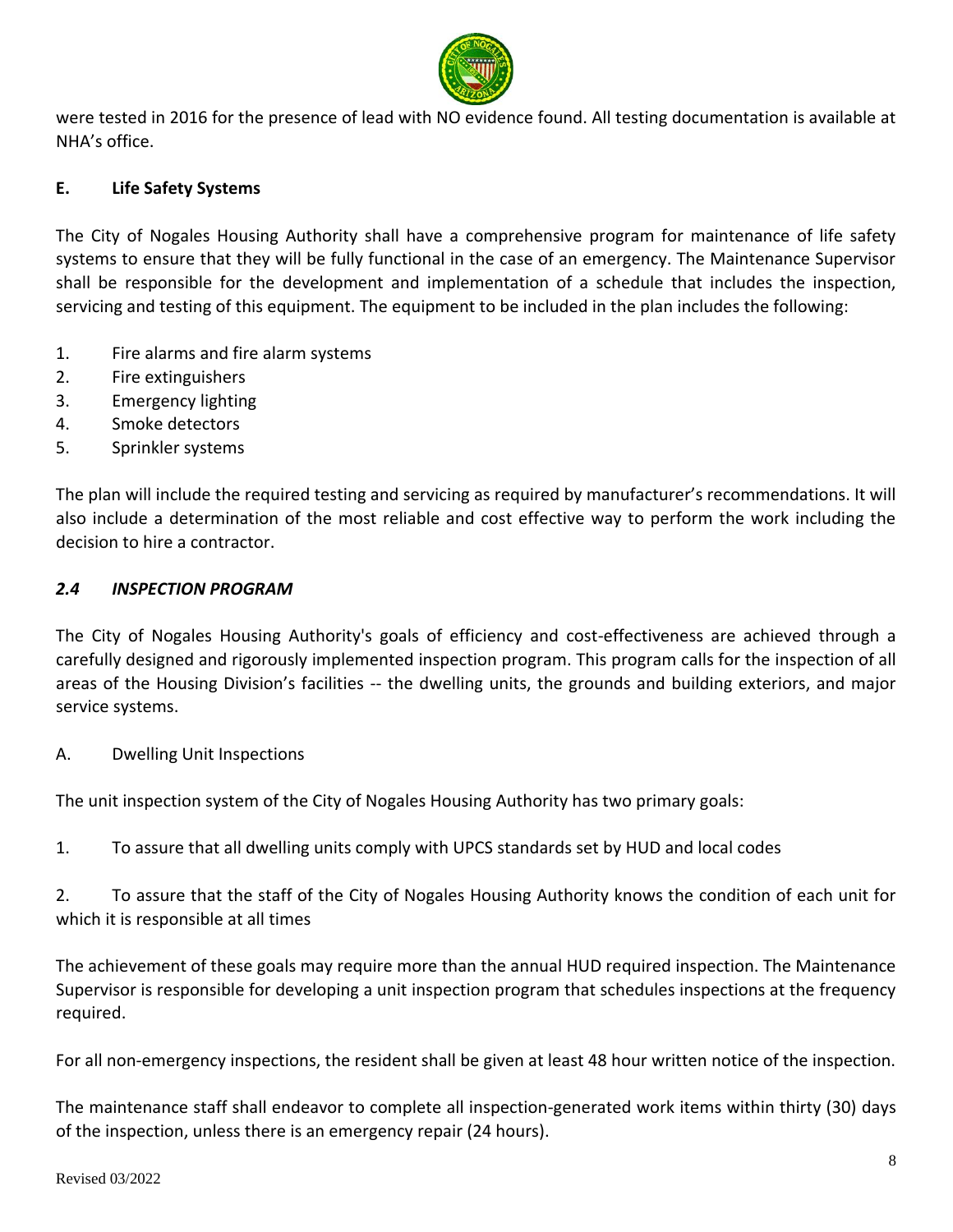

All maintenance staff is responsible for monitoring the condition of dwelling units. Whenever a maintenance staff member enters a dwelling unit for any purpose, such as completing a resident request for service or accompanying a contractor, he or she shall record on the work order system any required work he or she sees while in the apartment. These work items shall also be converted to a service request within twenty-four hours of discovery.

## B. UPCS Inspection

Regular inspections of the property grounds and building exteriors are required to maintain the curb appeal of the property. This curb appeal is required to maintain the attractiveness of the property for both current and prospective residents. The inspection procedure will specify the desired condition of the areas to be inspected. This defined condition will include any HUD or locally required standards. The existence of these standards shall not prevent the City of Nogales Housing Authority from setting a higher standard that will make the property more competitive in the local market.

Building and grounds inspections must cover these areas:

- 1. Community room and other common space
- 2. Gymnasium
- 3. Laundry facilities
- 4. Common entries
- 5. Grounds
- 6. Parking lots
- 7. Sidewalks and fences
- 8. Lawns, shrubs and trees
- 9. Trash collection areas
- 10. Building foundations

An inspection form will be developed for common areas and building exteriors and grounds. The staff member responsible for the inspection shall note all deficiencies on the work order system and ensure that these deficiencies are recorded within twenty-four hours of the inspection. The City of Nogales Housing Authority will complete all inspection-generated work items within 25 days of the inspection.

Nothing in this policy shall prevent any City of Nogales Housing Authority staff member from reporting any needed work that they see in the regular course of their daily activities. Such work items shall be reported to immediately.

## C. Systems Inspections

The regular inspection of all major systems is fundamental to a sound maintenance program. The major systems inspection program overlaps with the preventive maintenance program in some areas. To the extent that inspections, in addition to those required for scheduled service intervals, are needed, they will be a part of the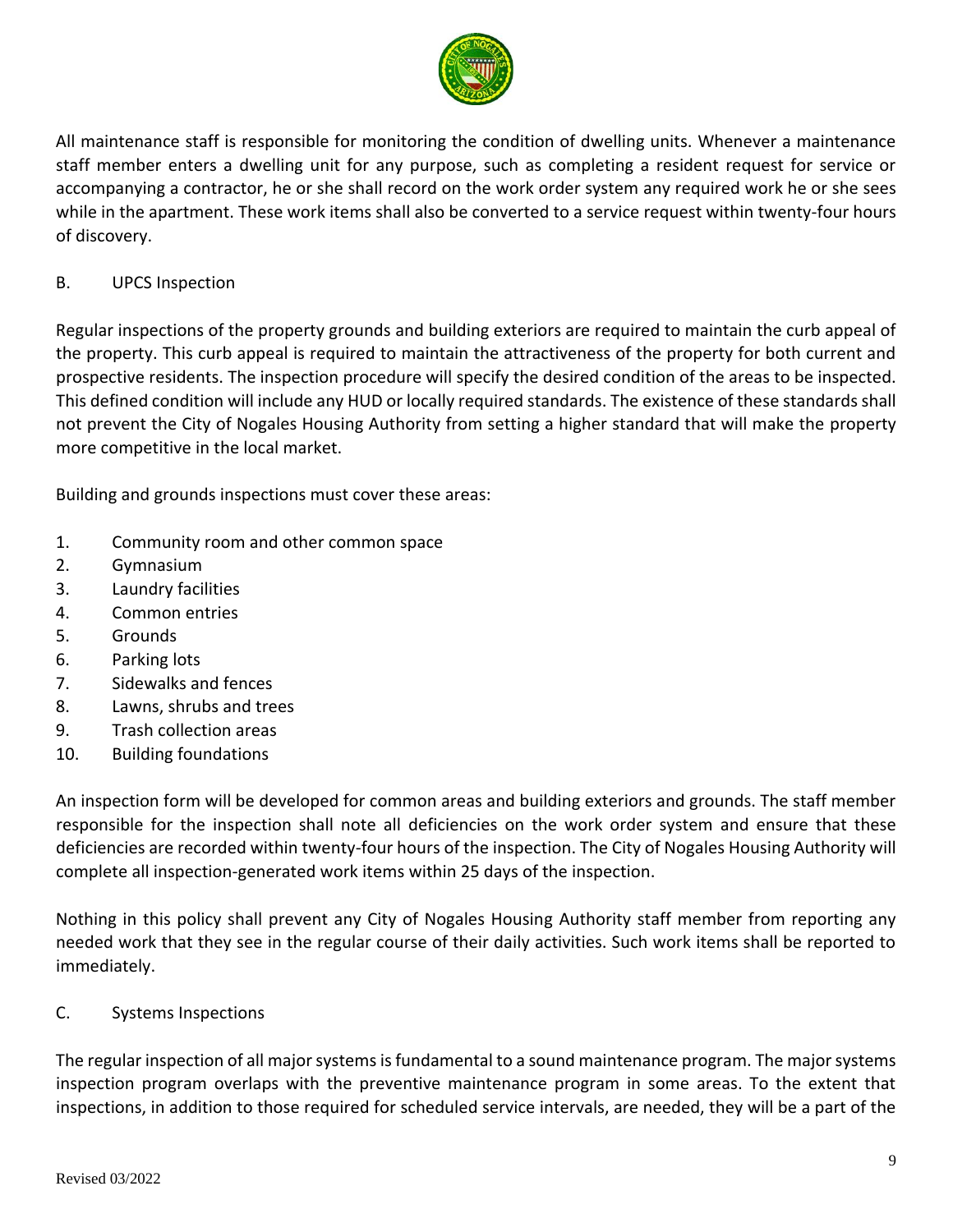

inspection schedule. Any work items identified during an inspection shall be converted to a work order within twenty-four hours and completed within thirty days.

## *2.5 SCHEDULED ROUTINE MAINTENANCE*

The City of Nogales Housing Authority includes in this work category all tasks that can be anticipated and put on a regular timetable for completion. Most of these routine tasks are those that contribute to the curb appeal and marketability of the property.

A. Pest Control/Extermination

The City of Nogales Housing Authority will make all efforts to provide a healthy and pest-free environment for its residents. The Housing Division will determine which, if any, pests infest its properties and will then provide the best possible treatment for the eradication of those pests. Each unit will be treated annually or as frequently needed. This will be scheduled and coordinated by Maintenance Supervisor and Housing Inspector and will follow procurement process.

B. Building Exteriors and Interior Common Areas

The appearance of the outside of Housing Authority buildings as well as their interior common areas is important to their marketability. Therefore, the City of Nogales Housing Authority has established a routine maintenance schedule to ensure that they are always maintained in good condition. The components to be maintained include:

- 1. Public restrooms
- 2. Lighting fixtures
- 3. Common rooms and community spaces
- 4. Fences/Patios
- 5. Building walls

The Maintenance Supervisor is responsible for the development of a routine maintenance schedule for building exterior and interior common areas. The schedule shall be based on the following:

- 1. A clearly articulated standard of appearance for the building
- 2. A list of tasks required to maintain that standard
- 3. The frequency with which the tasks must be performed
- 4. A list of materials, equipment and supplies required performing the tasks.
- D. Interior Painting

The appearance and condition of the paint within each unit is important to unit condition and resident satisfaction. Accordingly, the City of Nogales Housing Authority will develop a plan to ensure that interior paint in resident dwelling units is satisfactorily maintained.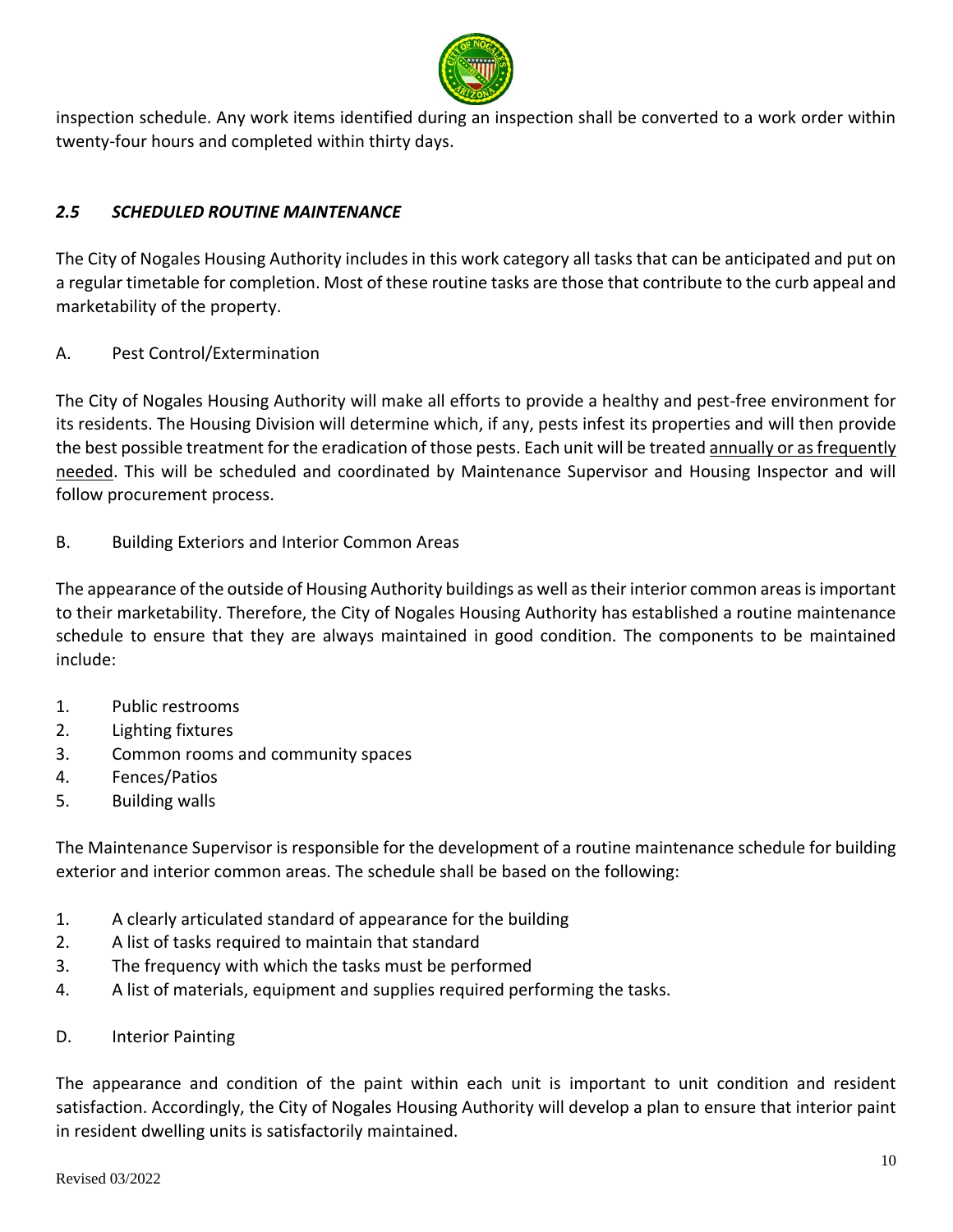

As part of this plan painting standards will be developed that include:

- 1. Surface preparation
- 2. Protection of non-painted surfaces
- 3. Color and finish
- 4. Paint quality
- 5. Methods of application approved

The plan is to paint the interior of each unit every 5 years OR after vacancy. In an event, that a tenant requests permission to paint the interior of a home the maintenance Supervisor will takes all necessary steps to paint the interior.

## F. Flooring

It is the policy of NHA to replace flooring at each unit as it is deemed necessary by our Inspector and the Maintenance Supervisor. Floor repair/replacement can be initiated through an inspection or a resident reported work order. Maintenance supervisor will make an initial determination if floor replacement/repair is needed based on its cosmetic look or if it poses a safety risk for the residents. The inspections and subsequent final decision will be documented on the work order software.

## *2.6 RESIDENT GENERATED WORK ORDERS*

This category of work refers to all resident generated work requests that fall into no other category. These are non-emergency calls made by residents seeking maintenance service. These requests for service cannot be planned in advance or responded to before the resident calls.

It is the policy of the City of Nogales Housing Authority to complete these work requests within seven (7) days or as reasonable as possible. However, unless the request is an emergency or entails work that compromises the habitability of the unit, these requests will be given a priority above scheduled routine and preventive maintenance. By following this procedure, the City of Nogales Housing Authority believes it can achieve both good resident service and a maintenance system that completes the most important work first and in the most cost effective manner.

The work order system for NHA works as follows:

- 1. Work order is generated after a tenant calls to report a concern.
- 2. Work order is logged on the service order module for tracking and follow up by office staff.
- 3. Work order is given to the Maintenance Supervisor

In most instances, orders will be assigned to the worker assigned to a specific site. There may be times where the work order may be assigned to a different maintenance technician that is assigned to another site or take the work order himself depending on workloads, schedules, etc. Although the electronic module tracks whom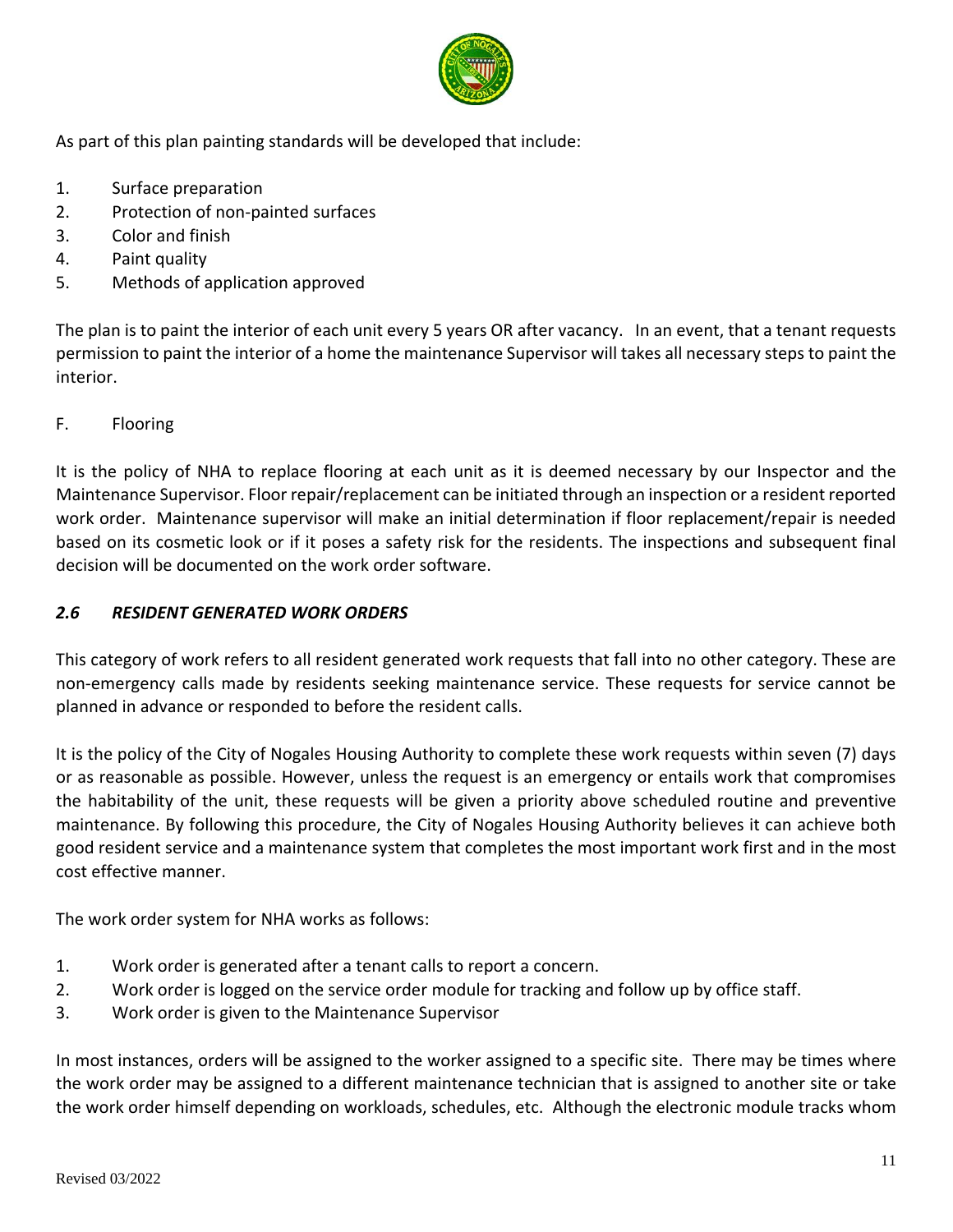

a work order is assigned to, it is still the responsibility of the Maintenance Supervisor to assign a maintenance technician the work order on the same day it is generated.

- 4. Office staff will follows up with the assigned maintenance technician on the following schedule
- a. Next day to ensure it has been assigned (obtain expected time frame from technician)
- b. On the  $3^{rd}$  day (if technician has not called in to close the work order).
- c. On the  $5<sup>th</sup>$  day (if technician has not called in to close the work order).
- d. On the  $7<sup>th</sup>$  day to ensure it is closed that day.

It is the responsibility of the maintenance technician to inform office staff of any work orders that have been closed and the results. All work order movement is tracked and saved on the electronic module where any office staff is able to check the status. If a work order requires additional time (more than seven (7) business days), the technician must inform the maintenance supervisor and the office staff and provide valid reasons. Some of these reasons shall include but not limited to shortage on supplies, uncooperative resident, accessibility issues, etc. It is the responsibility of the Maintenance Supervisor to ensure that, unless there are valid reasons, work orders are completed within 7 days. That may include times where workload may be heavy. Executive Director must be informed by office staff of those work orders that will take/have taken longer than seven (7) business days for escalation.

# **3.0 CONTRACTING FOR SERVICES**

The City of Nogales Housing Authority will contract for maintenance services when it is in the best interests of the Housing Authority to do so. When the employees of the Housing Authority have the time and skills to perform the work at hand, they will be the first choice to perform a given task. When the employees of the Housing Authority have the skills to do the work required, but there is more work than there is time available to complete it, the City of Nogales Housing Authority will determine whether it is more cost effective to use a contractor to complete the work. If the Housing Authority staff does not have the skills to complete the work, a contractor will be chosen. In the last instance, the Housing Authority will decide whether it will be cost effective to train a staff member to complete the work.

Once the decision has been made to hire a contractor, the process set out in the City of Nogales Housing Authority Procurement Policy will be used. These procedures vary depending on the expected dollar amount of the contract. The Maintenance Supervisor will work with the Finance Manager to facilitate the contract award. The Director will be responsible for the contribution of the Maintenance Department to this process. The most important aspect of the bid documents will be the specifications or statement of work. The clearer the specifications the easier it will be for the Housing Authority to get the work product it requires.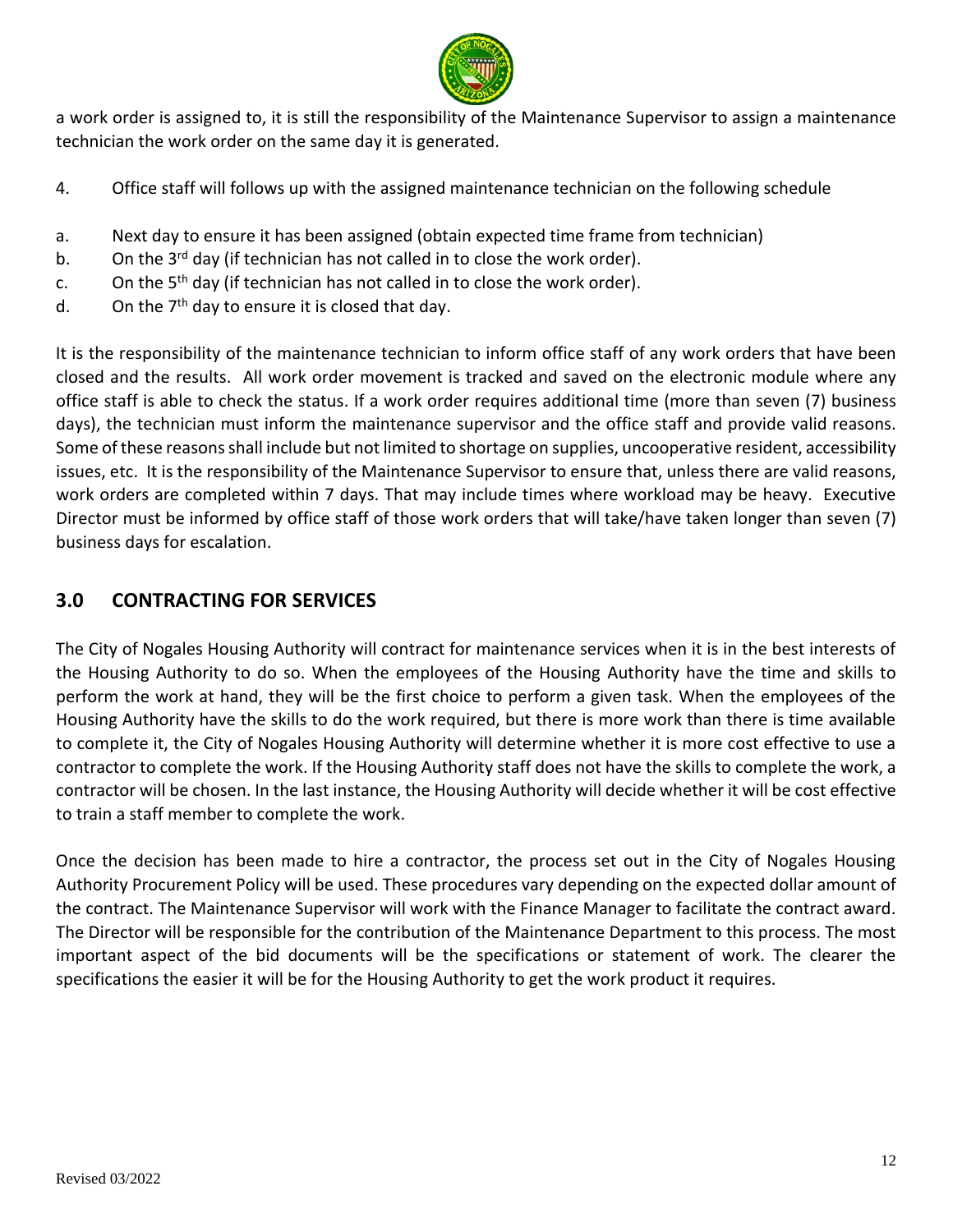

## **4.0 MAINTENANCE CHARGES**

1. Routine maintenance (Labor Charges) performed by Housing Maintenance Staff during regular business hours 8:00 A.M. 5:00 P.M., Monday – Friday is charged at a rate of \$20.00 per hour. A minimum labor charge of \$20.00 is charged for all service calls.

2. Maintenance performed by Housing Maintenance Staff (Labor Charges) after hours (other than the normal posted business hours) and on weekends is charged at a rate of \$35.00 per hour.

3. Maintenance charges for afterhours service requests that require an outside contractor or vendor will be charged at the rate the contractor charges plus the cost of materials.

4. Charges to clean yards, alleys, or the area of responsibility of the tenants will be charged at the rate the contractor charges plus the cost of materials, or the hourly staff costs and charges as referenced in #1 above.

5. Lockouts during regular business hours will be billed at a rate of \$20.00 per call. After hours lockouts will be billed rate of \$35.00 per call. Material charges may be additional.

6. Lock changes are billed at the cost of the materials plus labor.

7. Repairs for broken windows will be charged the rate the contractor charges for labor and materials if done by a contractor, or the appropriate hourly maintenance rate plus the cost of materials if the work performed is done by the housing maintenance staff.

8. Refusal or inaccessibility to perform routine pest control services will result in the tenant absorbing all costs of materials, labor and rescheduling fees.

9. Labor charges related to damages and repairs cost for items found not to be normal wear and tear at the time of move out will be charged at the standard maintenance charge per hour for labor plus the cost of materials. Contractor costs (if any) will be charged at the actual contractor invoice amount.

10. Charges for materials or repairs caused by resident misuse or abuse will be charged at the standard maintenance hourly rate plus the cost of materials if done by city staff or the actual cost charged by an outside vendor if not done by city staff.

# **5.0 KEY INFORMATION AND CHARGES**

## **Key Information**

All locks installed come with two (2) keys PER LOCK